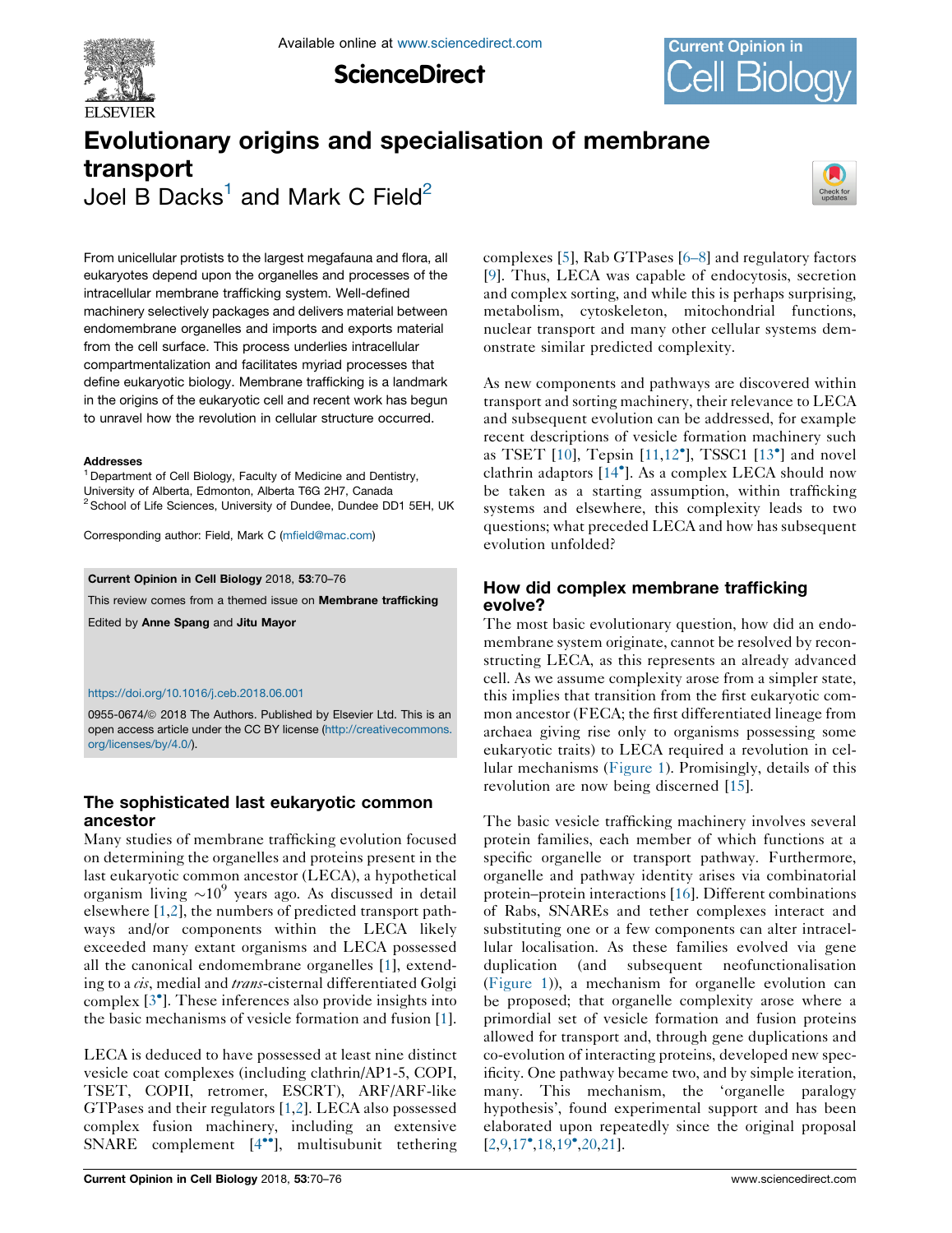<span id="page-1-0"></span>

Generation of complexity. (Panel a) Timeline for alterations to complexity with cells and genomes across the history of life, with emphasis on the eukaryotic lineage. The 'Complexity Index' is an abstract concept to express compartmental sophistication, and is assumed to have increased during the ascent of eukaryotes (gray line), including the contributions from the archaea and bacterial (not shown) donors. Significantly, there are examples of extant taxa where the number of compartments, as predicted by the size of the Rab gene cohort, have increased (red), decreased (purple, teal) or remained approximately constant (blue) from the predicted state in the LECA. OoL; Origin of life. Note that points of complexity increase, as well as the curve topology, are arbitrary and for illustrative purposes; the true topology is unknown. (Panel b) Mechanisms for the generation of molecular complexity, based on examples from Rab protein evolution. Proteins are shown as circles, and genes as rectangles. The open circle denotes a modified protein, for example phosphorylated or acetylated.

An important corollary to the concept of trafficking complexity emerging via incremental steps based on gene duplications is that, if the order of these steps can be resolved, the order in which the pathways originated would emerge. While significant challenges remain, over two-thirds of predicted LECA Rabs fall into either an endocytic or broadly secretory grouping [\[7](#page-5-0)]. Adaptins can be resolved to allow inference of multiple independent origins of pathways for internalization from the cell surface and post-Golgi transport [[10\]](#page-5-0). Similar information for any membrane trafficking protein can, theoretically, determine the order of organelle origins, presently an exciting prospect.

While adaptin complex genes are easily identifiable, a deep connection is also likely present between many additional coat proteins. Homology here is based on

retention of one or more  $\beta$ -propellers followed by an a-solenoid, a 'protocoatomer' configuration, and members can be grouped into two subfamilies, with distinct structural features [\(Figure](#page-2-0) 2). Importantly this encompasses more complexes than classic coat proteins and includes the nuclear pore and SEA complexes and intraflagellar transport system, uniting the origins of most nonendosymbiotic organelles  $[22^{\bullet\bullet}]$ . [Reconstructing](#page-5-0) the evolutionary relationships remains a tremendous challenge due to massive sequence divergence and recent attempts have provided only partial solutions (e.g. [[23](#page-5-0) ]). Further, the NPC may contain multiple protocoatomer subfamily architectures, suggesting an origin post-dating establishment of several organelles [[24,25](#page-5-0),[26](#page-5-0) ].

There are relatively few hypotheses for membrane trafficking's ultimate origin, and most are part of models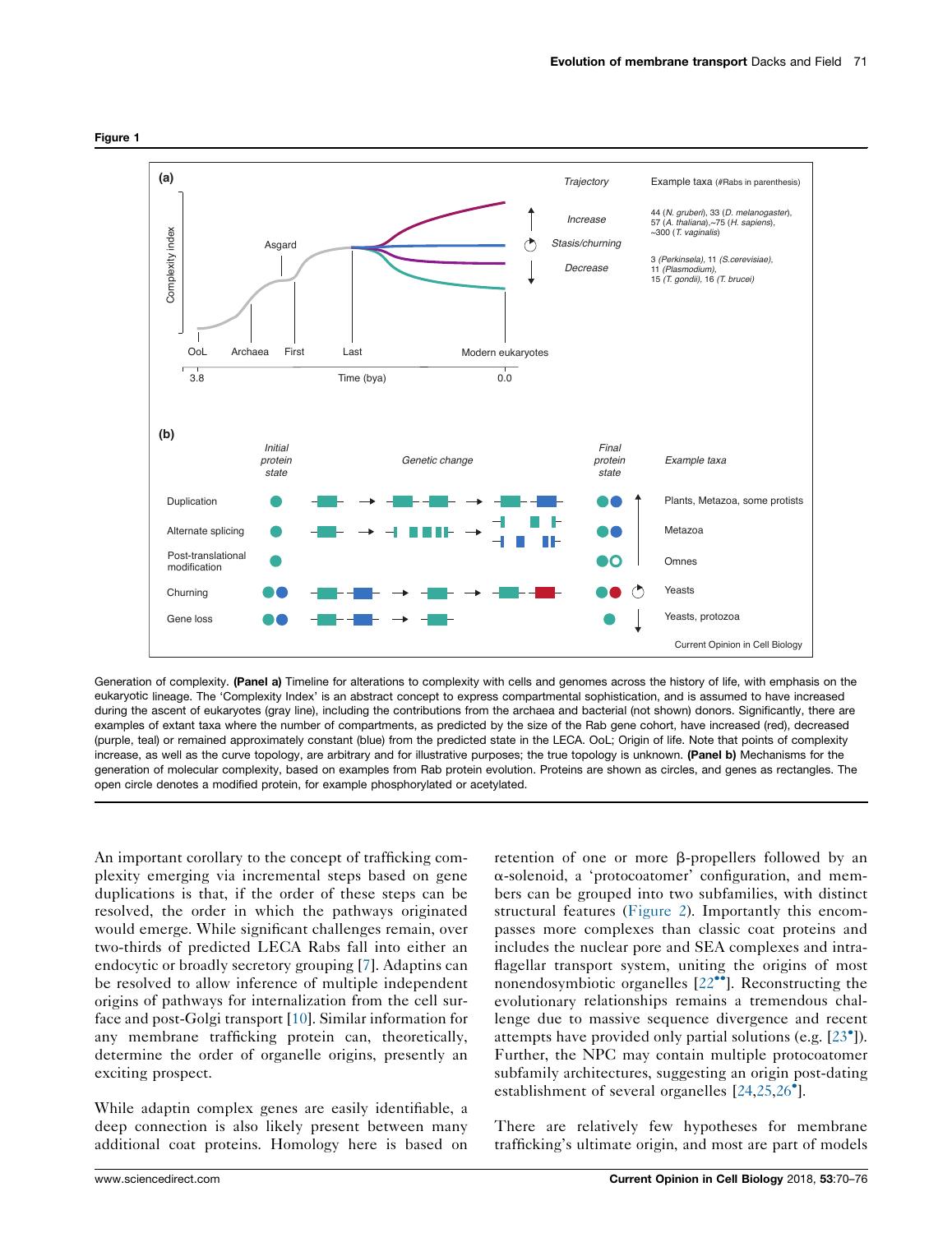<span id="page-2-0"></span>



Paradigms for molecular evolution of eukaryotic cellular compartments and function. (Top) The protocoatomer hypothesis is predicated on the recognition that components of many membrane coating complexes share a particular architecture, specifically  $\beta$ -propeller plus  $\alpha$ -solonoid secondary structural elements. While  $\alpha$  and  $\beta$  structural elements are obviously common and present in all genomes, the combination of an Nterminal  $\beta$ -propeller plus  $\alpha$ -solonoid configuration appears to be a hallmark of membrane deforming complexes, as well as being a eukaryotic signature. Complexes incorporating these proteins include the classical coats (COPI, COPII, clathrin), as well as the nuclear pore complex (NPC), adaptins and several others. Current evidence supports the following model:  $\beta + \alpha$  proteins are encoded on the same cistron in Asgard archaea (but not as a single gene), which are presumed to have become fused at least by the time of the first eukaryotic common ancestor (First). Evidence suggests that there are at least two distinct types of protocoatomer in extant eukaryotes, based on the presence of several distinct accessory domains as well as structural criteria; these are arbitrarily termed type I and type II. It is unclear when these arose, but presumed an early event in transitioning from the first to last (Last) eukaryotic common ancestor (red/teal). Subsequent paralog expansions led to many distinct coats. Type I, which contains the NPC and COPII, appears more structurally diverse than Type II. Significant details for protocoatomer evolution remain to be determined.  $\beta$ -propeller structures are represented by a circle and  $\alpha$ -solonoid by a curved bar of varying length. (Lower) Expanded version of the organelle paralogy hypothesis. Organelles are defined by the presence of members of paralog families, which include the Rab and SNARE proteins. Here we assume that three proteins (teal) are sufficient to define an organelle. Duplication of the circular factor allows the second copy (red) to neofunctionalise, as the original complex is retained. Initially this factor is able to interact with all of the original complex factors, but mutations will facilitate a change in specificity and the ability to bind a red eclipse and subsequently a red rounded rectangle. These latter factors are also the products of paralog expansion. Further mutation of the red circle (blue) can allow both a similar trajectory as before, as well as the possible sharing of components, again assisted by the paralogous nature of the various components.

explaining the origin of the eukaryotic cell itself  $[27-31,32$ <sup>\*\*</sup>]. The best of these suggest both a [coherent](#page-5-0) model as well as incorporate existing data objectively. As new data arises, for example the demonstration that hybrid archael and bacterial lipid membranes are biochemically and biologically viable  $[33\bullet]$ , some [theories](#page-5-0) need to be modified or discarded in favour of hypotheses better supported by data. Perhaps the most available data at present, and thus best incorporated into models is the phylogenetic affinity and the relevant origins of membrane-trafficking components. For the overwhelming majority of these proteins, origins are of archaeal ancestry, supporting an autogenous evolution rather than endosymbiosis.

This model was provided a major boost with descriptions of the Lokiarchaeota [\[34\]](#page-6-0) and subsequently a larger clade of related taxa, the Asgardarchaeota [35<sup>••</sup>]. [Asgardarch](#page-6-0)aeota biology is inferred via metagenomic assemblies from locales as exotic as deep-sea sediments and thermal springs to those as mundane as marine estuaries. Very recent environmental surveys have uncovered additional candidate Asgardarchaea-related sequences suggesting wide prevalence [[36](#page-6-0)]. Phylogenetics indicates that eukaryotes emerged from within the Asgardarchaea, that is, that many Asgardarchaea genes are the most similar of all prokaryote sequences to their eukaryote descendants. These metagenomes encode proteins previously considered eukaryote-specific, including ESCRT subcomplex I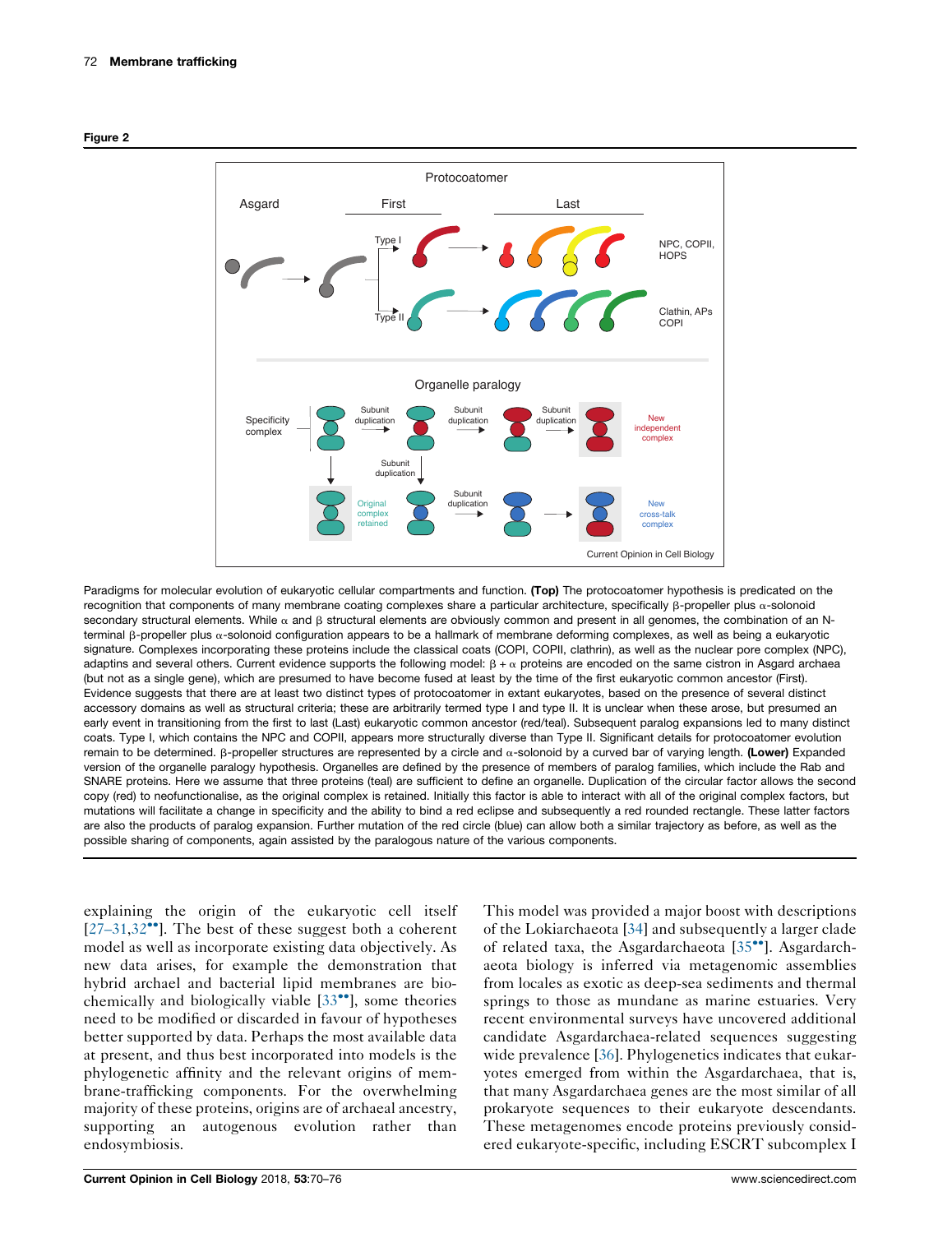and II components, longin domain-containing proteins, expanded GTPase families similar to Rabs and Arf-like superfamilies, [[37,38](#page-6-0),39 ], putative COPII [components](#page-6-0) and possible protocoatomer-related proteins. These features are consistent with the Asgardarchaea as an ancestral source for many membrane-trafficking components [\[35](#page-6-0)<sup>\*\*</sup>[,37](#page-6-0),[38\]](#page-6-0). However, technical and methodological concerns regarding these genomes have been raised which need to be addressed, not least the authenticity of the metagenomic assemblies as derived from a single species (see  $[40^{\bullet\bullet}, 41, 42]$  $[40^{\bullet\bullet}, 41, 42]$  $[40^{\bullet\bullet}, 41, 42]$  for the latest in this debate). Isolation and culturing of an Asgardian remains crucial for evaluating their contribution to eukaryogenesis.

## How has the complex membrane trafficking system modified in LECA's descendants?

Understanding the origins of LECA complexity is one part of evolutionary study of membrane-trafficking; the counterpart is defining processes that shaped complexity post-LECA and what diversity has since arisen. Some components, for example, COPI and AP1 complexes, are near ubiquitous [[10\]](#page-5-0), suggesting they are both ancient and indispensable. Other components expanded in cer-tain lineages or introduced novel domains [\[14](#page-5-0)°[,43](#page-6-0)°]. Other components still, such as AP5 [\[44\]](#page-6-0) and DSCR3 [\[45](#page-6-0)], are present in organisms spanning eukaryotic diversity, but frequent losses suggest that these ancient complexes are expendable, under some conditions. Several components (e.g. the SNARE NPSN) are lost from animals and fungi, indicating that opisthokonts have lineage-specific gains and losses, just as any other. While parasite genomes tend to be reduced, there are striking examples of gene family expansions in Entamoeba [\[46–48\]](#page-6-0) and *Trichomonas* [\[48](#page-6-0),[49\]](#page-6-0).

Inferring biology from genome sequence implies functional homology, that is, that a given gene retains the same function in different lineages. Evidence supports this for many gene products, including Rab5, 7 and 11, AP1 and 2 and ESCRT (reviewed extensively in [[37,38](#page-6-0)]). Examples where functional homology is less apparent include organelles absent from animals or fungi, such as the osmoregulatory contractile vacuoles and modified secretory lysosomes associated with predation or parasitism, for example, mucocysts in ciliates and rhoptries in apicomplexa.

## Trypanosomatids: a detailed case study

Understanding the extent to which adaptations are associated with smaller scale changes requires fine-scale investigations coupling genomics and cell biology. One well studied group of protists are the Euglenozoa, which are distantly related to animals and fungi [\(Figure](#page-4-0) 3). A vast array of lifestyles within the lineage, ranging from the free living and photosynthetic *Euglena* spp., [\[57\]](#page-6-0) to *Bodo saltans*, [58<sup>°</sup>] a [phagophore,](#page-6-0) and many parasitic forms, including trypanosomes and *Leishmania*,

provides a perfect opportunity for evaluating predictions of post-LECA trafficking trends. High quality genome and experimental resources allow this to be investigated with some rigour.

Trypanosome endocytosis is exclusively clathrin-mediated, with an intriguing amalgam of conserved proteins, for example, epsinR, CALM, AAK and AP-1, losses, for example, Dab2, and lineage-specific innovations conserved throughout kinetoplastids, for example, TbCAPs [[14](#page-5-0) ,[50,51](#page-6-0)]. An emerging paradigm is of a conserved core with a secondary 'shell' of lineage-specific proteins, *albeit* frequently retaining common architectural features. For example TbCAP80 and TbCAP141 are both phosphoinositide-binding proteins with an N-terminal lipid-interacting domain and disordered C-terminus, similar to organisation of ANTH and ENTH proteins [\[14](#page-5-0)°,[51\]](#page-6-0). Similarly, kinetoplastid exocytic pathways are modified, with an additional lineage-specific subunit, Exo99, as a component of an otherwise conventional octameric exocyst Boehm et al. [52<sup>\*</sup>] The functional [implications](#page-6-0) of these innovations remain cryptic.

A major overall trend across the lineage is of secondary loss in the Rab and SNARE proteins, *albeit* following a gradual shift in complexity. Kinetoplastids retain essentially all SNARE proteins predicted to be present in LECA, but lack several Rabs, including Rab8, 34 and 50. Whilst the former functions in post-Golgi transport, Rab34 and Rab50 are uncharacterised. Simplification of anterograde pathways is unsurprising as exocytosis in trypanosomes does not appear to be significantly differentiated into multiple pathways. Within the kinetoplastids, *Bodo saltans* has the largest Rab and SNARE gene complement, which undergoes a gradual diminishment as one progresses through the Leishmanias, American trypanosomes (*Trypanosoma cruzi* and relatives) and finally to African trypanosomes (T. brucei and relatives) [\(Figure](#page-4-0) 3). Significantly, the plant parasitic Phytomonads are also reduced. These alterations of trafficking complexity likely reflect life style; for example *B. saltans* must adapt to rapid environmental and nutrient changes and has a large repertoire of Rab7 and Rab32-related Rabs facilitating autophagic and complex digestive functions, as well potentially as the osmoregulatory contractile vacuole. Leishmania and T. cruzi invade host cells and retention of a more complex transport system by T. cruzi, may reflect this and specifically a need to adapt and exploit autophagic mechanisms if resources are scarce. Both Phytomonads and African trypanosomes are distinguished by remaining extracellular in their respective plant and mammalian hosts; it is probably significant that both lack Rab32, have very few lineage-specific Rab proteins and also, in the case of Phytomonas, have a significant loss of the endocytic Rab21 and 28. Significantly, African trypanosomes lost the AP-2 complex as an adaptation to antigenic variation and a need for extremely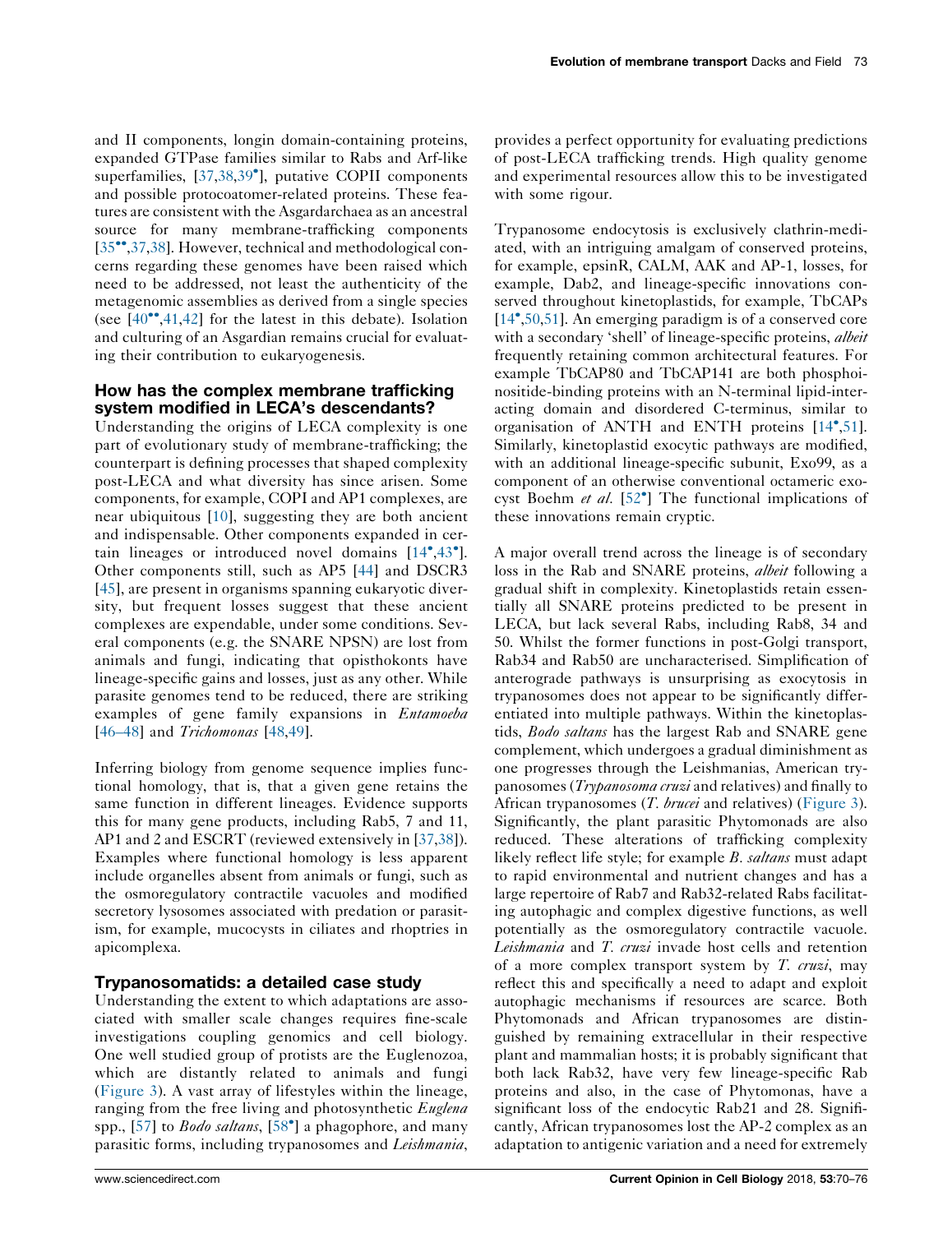<span id="page-4-0"></span>



Phylogeny of eukaryotes, emphasising the kinetoplastida. (Panel a) The tree is based on most recent views of eukaryotic relationships, and each clade is accompanied by an illustrative diagram for a representative species. Positions of LECA and FECA are indicated in red, and kinetoplastida are highlighted in teal. (Panel b) Evolutionary relationships between the organisms discussed in the text, together with indications of where reconstruction suggest various proteins have been lost or gained during evolution.

rapid endocytosis for immune evasion [[53\]](#page-6-0). However, recently we found that T. cruzi, which does possess the genes for all AP-2 subunits, apparently does not use this complex for endocytosis [[54\]](#page-6-0), indicating that AP-2 independent endocytosis is more widespread than inferred by comparative genomics and perhaps serves to underscore the importance of experimental study. Most recently, the genome sequence for Perkinsela, an intracellular kinetoplastid parasite with a greatly reduced genome has been reported; this organism has but three Rab1/Rab2-like proteins  $[55$ <sup> $\bullet$ </sup>, providing a [provocative](#page-6-0) example of the flexibility of the trafficking system and its evolution.

#### **Conclusion**

Eukaryotic diversity is immense and has direct bearing upon our health, agriculture and environment.Understanding how such distinctiveness came to be is a major goal of evolutionary cell biology [\[56](#page-6-0)]. Genome sequencing, direct experimentation and increased sampling of environments have all revealed pathways that shaped the multiplicity of cellular forms and architectures, with membrane trafficking retaining a position centre stage. With considerable knowledge, we are in the exciting position of beginning to understand the origins of trafficking, and to explore the many facets of these pathways in multiple lineages.

## Acknowledgements

Work in the authors' laboratories is supported by the Medical Research Council (MR/N010558/1 and MR/P009018/1 to MCF), the Wellcome Trust (204697/Z/16/ Z to MCF) and an NSERC Discovery grant (RES0021028 to JBD). JBD is the Canada Research Chair (Tier II) in Evolutionary Cell Biology. MCF is a Wellcome Trust Investigator.

#### References and recommended reading

Papers of particular interest, published within the period of review, have been highlighted as

- of special interest
- •• of outstanding interest
- 1. [Koumandou](http://refhub.elsevier.com/S0955-0674(18)30009-7/sbref0005) VL, Wickstead B, Ginger ML, van der Giezen M, Dacks JB, Field MC: Molecular [paleontology](http://refhub.elsevier.com/S0955-0674(18)30009-7/sbref0005) and complexity in the last [eukaryotic](http://refhub.elsevier.com/S0955-0674(18)30009-7/sbref0005) common ancestor. Crit Rev Biochem Mol Biol 2013, 48[:373-396.](http://refhub.elsevier.com/S0955-0674(18)30009-7/sbref0005)
- 2. [Schlacht](http://refhub.elsevier.com/S0955-0674(18)30009-7/sbref0010) A, Herman EK, Klute MJ, Field MC, Dacks JB: Missing pieces of an ancient puzzle: evolution of the [eukaryotic](http://refhub.elsevier.com/S0955-0674(18)30009-7/sbref0010) [membrane-trafficking](http://refhub.elsevier.com/S0955-0674(18)30009-7/sbref0010) system. Cold Spring Harb Perspect Biol 2014, 6[:a016048.](http://refhub.elsevier.com/S0955-0674(18)30009-7/sbref0010)
- 3. Barlow LD, Nývltová E, Aguilar M, Tachezy J, Dacks JB: A
- $\cdot$ sophisticated, differentiated Golgi in the ancestor of eukaryotes. BMC Biol 2018, 16:27 [http://dx.doi.org/10.1186/](http://dx.doi.org/10.1186/s12915-018-0492-9) [s12915-018-0492-9](http://dx.doi.org/10.1186/s12915-018-0492-9) Erratum in: BMC Biol. 2018 Mar 2018;16 (1):35.

This paper provides a bioinformatic reconstruction of the organizational complexity of the Golgi apparatus in the Last Eukaryotic Common Ancestor. Not only does it strongly suggest the presence of a differentiated Golgi, comprising multiple distinct compartments, it also suggests tantalizing implications for the mechanism of Golgi stacking in modern eukaryotes.

4.  $\ddot{\phantom{0}}$ Venkatesh D, Boehm C, Barlow LD, [Nankissoor](http://refhub.elsevier.com/S0955-0674(18)30009-7/sbref0020) NN, O'Reilly A, Kelly S, Dacks JB, Field MC: Evolution of the [endomembrane](http://refhub.elsevier.com/S0955-0674(18)30009-7/sbref0020) systems of [trypanosomatids](http://refhub.elsevier.com/S0955-0674(18)30009-7/sbref0020) — conservation and [specialisation](http://refhub.elsevier.com/S0955-0674(18)30009-7/sbref0020). J Cell Sci 2017, **130**:1421-1434

Reconstruction of the evolutionary history of the trafficking machinery in the kinetoplastids, using Rab, Rab GAPs and SNARE genes as predators of compartments and complexity. The study illuminates pathways of sculpting as this group of organisms exploit specific hosts and adapt to differing environments.

- 5. [Koumandou](http://refhub.elsevier.com/S0955-0674(18)30009-7/sbref0025) VL, Dacks JB, Coulson RM, Field MC: Control systems for [membrane](http://refhub.elsevier.com/S0955-0674(18)30009-7/sbref0025) fusion in the ancestral eukaryote; evolution of tethering [complexes](http://refhub.elsevier.com/S0955-0674(18)30009-7/sbref0025) and SM proteins. BMC Evol Biol (7)[:2007:29.](http://refhub.elsevier.com/S0955-0674(18)30009-7/sbref0025)
- 6. Diekmann Y, Seixas E, Gouw M, [Tavares-Cadete](http://refhub.elsevier.com/S0955-0674(18)30009-7/sbref0030) F, Seabra MC, [Pereira-Leal](http://refhub.elsevier.com/S0955-0674(18)30009-7/sbref0030) JB: Thousands of rab GTPases for the cell biologist. PLoS Comput Biol 2011, 7[:e1002217.](http://refhub.elsevier.com/S0955-0674(18)30009-7/sbref0030)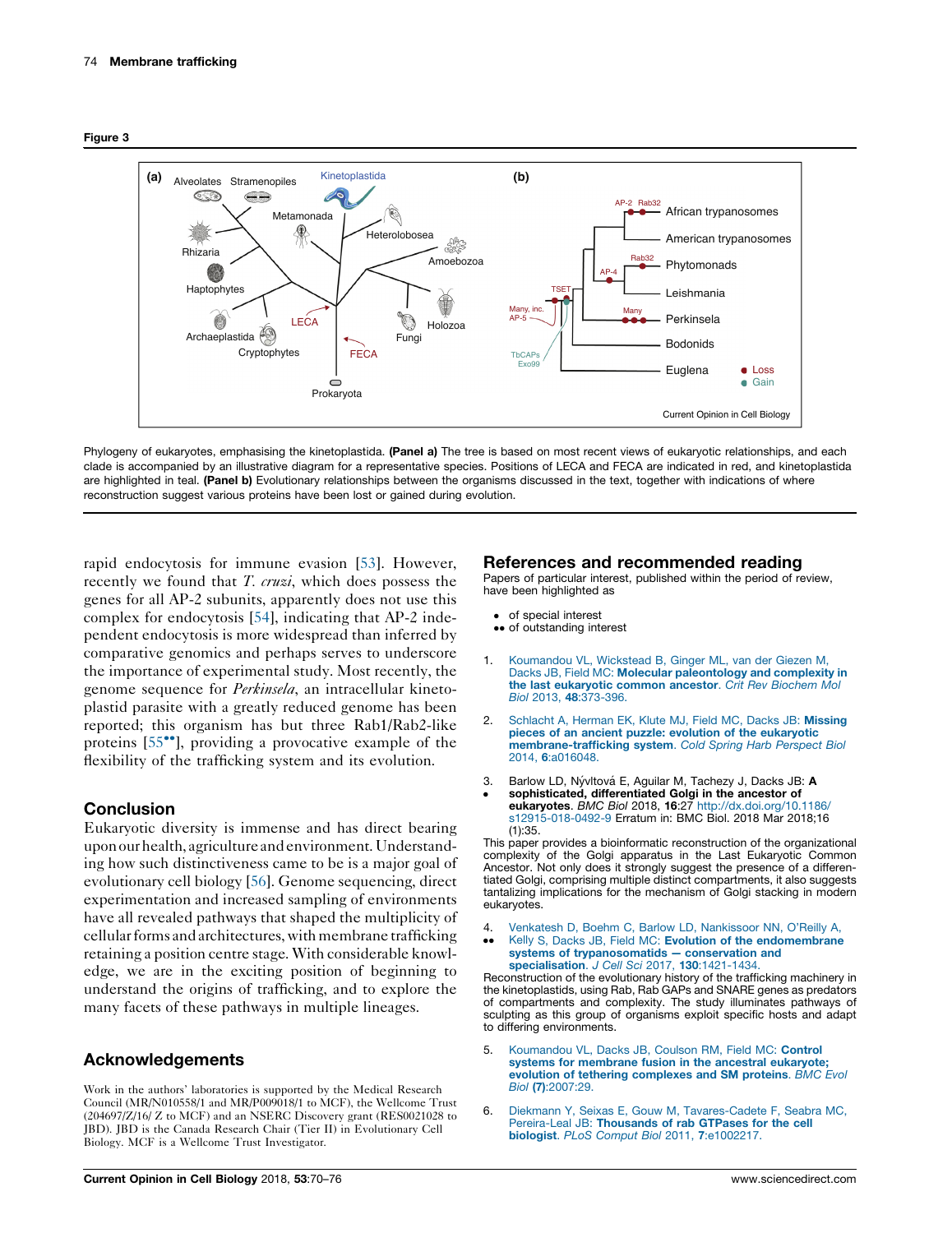- <span id="page-5-0"></span>7. Elias M, Brighouse A, [Gabernet-Castello](http://refhub.elsevier.com/S0955-0674(18)30009-7/sbref0035) C, Field MC, Dacks JB: Sculpting the [endomembrane](http://refhub.elsevier.com/S0955-0674(18)30009-7/sbref0035) system in deep time: high resolution [phylogenetics](http://refhub.elsevier.com/S0955-0674(18)30009-7/sbref0035) of Rab GTPases. J Cell Sci 2012, 125 (Pt 10)[:2500-2508.](http://refhub.elsevier.com/S0955-0674(18)30009-7/sbref0035)
- Klöpper TH, Kienle N, Fasshauer D, Munro S: [Untangling](http://refhub.elsevier.com/S0955-0674(18)30009-7/sbref0040) the evolution of Rab G proteins: implications of a [comprehensive](http://refhub.elsevier.com/S0955-0674(18)30009-7/sbref0040) [genomic](http://refhub.elsevier.com/S0955-0674(18)30009-7/sbref0040) analysis. BMC Biol 2012, 10:71.
- 9. [Gabernet-Castello](http://refhub.elsevier.com/S0955-0674(18)30009-7/sbref0045) C, O'Reilly AJ, Dacks JB, Field MC: Evolution **of Tre-2/Bub2/Cdc16 (TBC) Rab [GTPase-activating](http://refhub.elsevier.com/S0955-0674(18)30009-7/sbref0045) proteins.**<br>Mol Biol Cell 2013, **24**[:1574-1583.](http://refhub.elsevier.com/S0955-0674(18)30009-7/sbref0045)
- 10. Hirst J, Schlacht A, Norcott JP, Traynor D, [Bloomfield](http://refhub.elsevier.com/S0955-0674(18)30009-7/sbref0050) G, Antrobus R, Kay RR, Dacks JB, Robinson MS: [Characterization](http://refhub.elsevier.com/S0955-0674(18)30009-7/sbref0050) of TSET, an ancient and [widespread](http://refhub.elsevier.com/S0955-0674(18)30009-7/sbref0050) membrane trafficking [complex](http://refhub.elsevier.com/S0955-0674(18)30009-7/sbref0050). Elife 2014, 3:e02866.
- 11. Mattera R, Guardia CM, Sidhu SS, [Bonifacino](http://refhub.elsevier.com/S0955-0674(18)30009-7/sbref0055) JS: Bivalent motifear [interactions](http://refhub.elsevier.com/S0955-0674(18)30009-7/sbref0055) mediate the association of the accessory protein Tepsin with the AP-4 adaptor [complex](http://refhub.elsevier.com/S0955-0674(18)30009-7/sbref0055). J Biol Chem 2015, 290[:30736-30749.](http://refhub.elsevier.com/S0955-0674(18)30009-7/sbref0055)
- 12.
- $\bullet$ Frazier MN, Davies AK, [Voehler](http://refhub.elsevier.com/S0955-0674(18)30009-7/sbref0060) M, Kendall AK, Borner GH,<br>Chazin WJ, Robinson MS, Jackson LP: **[Molecular](http://refhub.elsevier.com/S0955-0674(18)30009-7/sbref0060) basis for the** [interaction](http://refhub.elsevier.com/S0955-0674(18)30009-7/sbref0060) between AP4  $\beta$ 4 and its accessory protein, Tepsin. Traffic 2016, 17[:400-415.](http://refhub.elsevier.com/S0955-0674(18)30009-7/sbref0060)

An excellent example of a lineage-specific protein involved in the trafficking pathway.

- 13. Gershlick DC, Schindler C, Chen Y, [Bonifacino](http://refhub.elsevier.com/S0955-0674(18)30009-7/sbref0065) JS: TSSC1 is novel  $\bullet$ [component](http://refhub.elsevier.com/S0955-0674(18)30009-7/sbref0065) of the endosomal retrieval machinery. Mol Biol Cell 2016, 27[:2867-2878.](http://refhub.elsevier.com/S0955-0674(18)30009-7/sbref0065)
- See annotation to Ref. [12].
- 14. Manna PT, Obado SO, Boehm C, [Gadelha](http://refhub.elsevier.com/S0955-0674(18)30009-7/sbref0070) C, Sali A, Chait BT,  $\bullet$ Rout MP, Field MC: **[Lineage-specific](http://refhub.elsevier.com/S0955-0674(18)30009-7/sbref0070) proteins essential for**<br>**endocytosis in [trypanosomes](http://refhub.elsevier.com/S0955-0674(18)30009-7/sbref0070)**. J Cell Sci 2017, **130**:1379-1392.

Detailed investigation of two lineage-specific proteins in trypanosomes identified by proteomics that share architectural features with conserved endocytic proteins, but not sequence. This suggests possible constraints in sorting receptor/clathrin-associated proteins in terms of the overall structure and functionality.

- 15. Dacks JB, Robinson M: [Outerwear](http://refhub.elsevier.com/S0955-0674(18)30009-7/sbref0075) through the ages: [evolutionary](http://refhub.elsevier.com/S0955-0674(18)30009-7/sbref0075) cell biology of vesicle coats. Curr Opin Cell Biol 2017, 47[:108-116.](http://refhub.elsevier.com/S0955-0674(18)30009-7/sbref0075)
- 16. Cai H, Reinisch K, [Ferro-Novick](http://refhub.elsevier.com/S0955-0674(18)30009-7/sbref0080) S: Coats, tethers, Rabs, and SNAREs work together to mediate the [intracellular](http://refhub.elsevier.com/S0955-0674(18)30009-7/sbref0080) destination of a [transport](http://refhub.elsevier.com/S0955-0674(18)30009-7/sbref0080) vesicle. Dev Cell 2007, 12:671-682.
- 17.  $\bullet$ Shukla A, [Bhattacharyya](http://refhub.elsevier.com/S0955-0674(18)30009-7/sbref0085) A, Kuppusamy L, Srivas M, Thattai M:<br>**[Discovering](http://refhub.elsevier.com/S0955-0674(18)30009-7/sbref0085) vesicle traffic network constraints by model** checking. PLOS ONE 2017, 12[:e0180692.](http://refhub.elsevier.com/S0955-0674(18)30009-7/sbref0085)

Are the known components, and theories for compartment identity sufficient to account for eukaryote evolution and diversification? This modelling paper addresses this with a mathematical treatment to describe what constraints are most relevant for understanding the demands of organelles identity.

- 18. Dacks JB, Field MC: Evolution of the eukaryotic [membrane](http://refhub.elsevier.com/S0955-0674(18)30009-7/sbref0090)[trafficking](http://refhub.elsevier.com/S0955-0674(18)30009-7/sbref0090) system: origin, tempo and mode. J Cell Sci 2007, 120 (Pt 17)[:2977-2985.](http://refhub.elsevier.com/S0955-0674(18)30009-7/sbref0090)
- 19. Mani S, Thattai M: Wine glasses and hourglasses: [non-adaptive](http://refhub.elsevier.com/S0955-0674(18)30009-7/sbref0095)  $\bullet$ complexity of vesicle traffic in microbial [eukaryotes](http://refhub.elsevier.com/S0955-0674(18)30009-7/sbref0095). Mol [Biochem](http://refhub.elsevier.com/S0955-0674(18)30009-7/sbref0095) Parasitol 2016, 209:58-63.

A mathematic treatment that demonstrates that new organelles can arise by neutral evolution - and which is consistent with several experiments studies indicating rapid birth and death of pathways.

- 20. Dacks JB, Poon PP, Field MC: [Phylogeny](http://refhub.elsevier.com/S0955-0674(18)30009-7/sbref0100) of endocytic [components](http://refhub.elsevier.com/S0955-0674(18)30009-7/sbref0100) yields insight into the process of [nonendosymbiotic](http://refhub.elsevier.com/S0955-0674(18)30009-7/sbref0100) organelle evolution. Proc Natl Acad Sci U S A 2008, 105[:588-593.](http://refhub.elsevier.com/S0955-0674(18)30009-7/sbref0100)
- 21. Bright LJ, Gout JF, Lynch M: Early stages of [functional](http://refhub.elsevier.com/S0955-0674(18)30009-7/sbref0105) [diversification](http://refhub.elsevier.com/S0955-0674(18)30009-7/sbref0105) in the Rab GTPase gene family revealed by genomic and localization studies in [Paramecium](http://refhub.elsevier.com/S0955-0674(18)30009-7/sbref0105) species. Mol Biol Cell 2017, 28[:1101-1110.](http://refhub.elsevier.com/S0955-0674(18)30009-7/sbref0105)
- 22. Rout MP, Field MC: The evolution of organellar coat [complexes](http://refhub.elsevier.com/S0955-0674(18)30009-7/sbref0110)  $\bullet$ and [organization](http://refhub.elsevier.com/S0955-0674(18)30009-7/sbref0110) of the eukaryotic cell. Annu Rev Biochem (86)[:2017:637-657.](http://refhub.elsevier.com/S0955-0674(18)30009-7/sbref0110)

Lays out the current evidence for the protocoatmer hypothesis and implications for the origin s and specialisations of eukaryotes.

- 23. [Promponas](http://refhub.elsevier.com/S0955-0674(18)30009-7/sbref0115) VJ, Katsani KR, Blencowe BJ, Ouzounis CA:
- $\bullet$ Sequence evidence for common ancestry of [eukaryotic](http://refhub.elsevier.com/S0955-0674(18)30009-7/sbref0115) [endomembrane](http://refhub.elsevier.com/S0955-0674(18)30009-7/sbref0115) coatomers. Sci Rep 2016, 6:22311.

Given the huge divergence in sequences of the protocoatomer family of proteins, conventional phylogenetic methods have failed to reconstruct the full family, with the obvious issue that the order that such complexes arose cannot be predicted. This study utilises a sophisticated set of similarity assessments to arrive at a possible set of relationships.

- 24. [Sampathkumar](http://refhub.elsevier.com/S0955-0674(18)30009-7/sbref0120) P, Kim SJ, Upla P, Rice WJ, Phillips J, Timney BL, Pieper U, Bonanno JB, [Fernandez-Martinez](http://refhub.elsevier.com/S0955-0674(18)30009-7/sbref0120) J, Hakhverdyan Z, [Ketaren](http://refhub.elsevier.com/S0955-0674(18)30009-7/sbref0120) NE, Matsui T, Weiss TM, Stokes DL, Sauder JM, Burley SK, Sali A, Rout MP, Almo SC: Structure, dynamics evolution, and function of a major scaffold [component](http://refhub.elsevier.com/S0955-0674(18)30009-7/sbref0120) in the nuclear pore complex. Structure 2013, 21[:560-571.](http://refhub.elsevier.com/S0955-0674(18)30009-7/sbref0120)
- 25. Shi Y, [Fernandez-Martinez](http://refhub.elsevier.com/S0955-0674(18)30009-7/sbref0125) J, Tjioe E, Pellarin R, Kim SJ, Williams R, [Schneidman-Duhovny](http://refhub.elsevier.com/S0955-0674(18)30009-7/sbref0125) D, Sali A, Rout MP, Chait BT: Structural [characterization](http://refhub.elsevier.com/S0955-0674(18)30009-7/sbref0125) by cross-linking reveals the detailed architecture of a [coatomer-related](http://refhub.elsevier.com/S0955-0674(18)30009-7/sbref0125) heptameric module from the nuclear pore complex. Mol Cell [Proteomics](http://refhub.elsevier.com/S0955-0674(18)30009-7/sbref0125) 2014, 13[:2927-2943.](http://refhub.elsevier.com/S0955-0674(18)30009-7/sbref0125)
- 26. Kim SJ, [Fernandez-Martinez](http://refhub.elsevier.com/S0955-0674(18)30009-7/sbref0130) J, Nudelman I, Shi Y, Zhang W,
- $\bullet$ Raveh B, Herricks T, [Slaughter](http://refhub.elsevier.com/S0955-0674(18)30009-7/sbref0130) BD, Hogan JA, Upla P, [Chemmama](http://refhub.elsevier.com/S0955-0674(18)30009-7/sbref0130) IE, Pellarin R, Echeverria I, Shivaraju M, [Chaudhury](http://refhub.elsevier.com/S0955-0674(18)30009-7/sbref0130) AS, Wang J, Williams R, Unruh JR, Greenberg CH, Jacobs EY, Yu Z, de la Cruz MJ, [Mironska](http://refhub.elsevier.com/S0955-0674(18)30009-7/sbref0130) R, Stokes DL, [Aitchison](http://refhub.elsevier.com/S0955-0674(18)30009-7/sbref0130) JD, Jarrold MF, Gerton JL, Ludtke SJ, Akey CW, Chait BT, Sali A, Rout MP: [Integrative](http://refhub.elsevier.com/S0955-0674(18)30009-7/sbref0130) structure and [functional](http://refhub.elsevier.com/S0955-0674(18)30009-7/sbref0130) anatomy of a nuclear pore complex. Nature 2018, 555[:475-482.](http://refhub.elsevier.com/S0955-0674(18)30009-7/sbref0130)

Reconstruction of the yeast nuclear pore complex to high resolution. Demonstrates the presence of a high degree of diversity in the arrangement of protocoatomer subunits and the possibility that the nuclear pore is a later assemblage of type 1 and type 2 protocoatomer subunits. This also suggests that the evolution of the nuclear envelope is a possibly later event in eukaryogenesis.

- 27. Martin WF, [Neukirchen](http://refhub.elsevier.com/S0955-0674(18)30009-7/sbref0135) S, Zimorski V, Gould SB, Sousa FL: Energy for two: New archaeal lineages and the origin of [mitochondria](http://refhub.elsevier.com/S0955-0674(18)30009-7/sbref0135). [Bioessays](http://refhub.elsevier.com/S0955-0674(18)30009-7/sbref0135) 2016, 38:850-856.
- 28. Gould SB, Garg SG, Martin WF: Bacterial vesicle [secretion](http://refhub.elsevier.com/S0955-0674(18)30009-7/sbref0140) and the evolutionary origin of the eukaryotic [endomembrane](http://refhub.elsevier.com/S0955-0674(18)30009-7/sbref0140) system. Trends Microbiol 2016, 24[:525-534.](http://refhub.elsevier.com/S0955-0674(18)30009-7/sbref0140)
- 29. Baum DA, Baum B: An inside-out origin for the [eukaryotic](http://refhub.elsevier.com/S0955-0674(18)30009-7/sbref0145) cell. BMC Biol [2014,](http://refhub.elsevier.com/S0955-0674(18)30009-7/sbref0145) 12:76.
- 30. Martijn J, Ettema TJ: From archaeon to [eukaryote:](http://refhub.elsevier.com/S0955-0674(18)30009-7/sbref0150) the [evolutionary](http://refhub.elsevier.com/S0955-0674(18)30009-7/sbref0150) dark ages of the eukaryotic cell. Biochem Soc Trans 2013, 41[:451-457.](http://refhub.elsevier.com/S0955-0674(18)30009-7/sbref0150)
- 31. López-García P, Eme L, Moreira D: Symbiosis in [eukaryotic](http://refhub.elsevier.com/S0955-0674(18)30009-7/sbref0155) [evolution](http://refhub.elsevier.com/S0955-0674(18)30009-7/sbref0155). J Theor Biol 2017, 434:20-33.
- 32. Zachar I, Szilágyi A, Számadó S, Szathmáry E: Farming the  $\ddot{\phantom{0}}$ mitochondrial ancestor as a model of [endosymbiotic](http://refhub.elsevier.com/S0955-0674(18)30009-7/sbref0160) [establishment](http://refhub.elsevier.com/S0955-0674(18)30009-7/sbref0160) by natural selection. Proc Natl Acad Sci U S A. 2018. [pii:201718707.](http://refhub.elsevier.com/S0955-0674(18)30009-7/sbref0160)

This sophisticated mathematical model addresses the dynamics of establishing a mitochondrial endosymbiont in the proto-eukaryote. Intriguingly, it suggests that a direct benefit from the symbiont is not a necessary condition for establishment but does imply that phagocytosic ability by the host is needed. Regardless of the staying power of the specific model, the paper is notable for relying on robust mathematically based methodology and emphasizing ecological and population-level adaptation in the debate on eukaryogenesis.

- 33. Caforio A, Siliakus MF, [Exterkate](http://refhub.elsevier.com/S0955-0674(18)30009-7/sbref0165) M, Jain S, Jumde VR,
- $\bullet$ Andringa RLH, Kengen SWM, [Minnaard](http://refhub.elsevier.com/S0955-0674(18)30009-7/sbref0165) AJ, Driessen AJM, van der Oost J: Converting Escherichia coli into an [archaebacterium](http://refhub.elsevier.com/S0955-0674(18)30009-7/sbref0165) with a hybrid [heterochiral](http://refhub.elsevier.com/S0955-0674(18)30009-7/sbref0165) membrane. Proc Natl Acad Sci U S A 2018, 115[:3704-3709.](http://refhub.elsevier.com/S0955-0674(18)30009-7/sbref0165)

Experimentally addresses the issue of apparent incompatibility between archaea and eukaryotic/eubacterial lipids by engineering E. coli to produce both. This supposed incompatibility has been raised as a major barrier in eukaryogenesis. The data described in this paper indicate that such a hybrid is viable and hence that mixed stereochemistry does not necessarily represent a barrier to evolution.